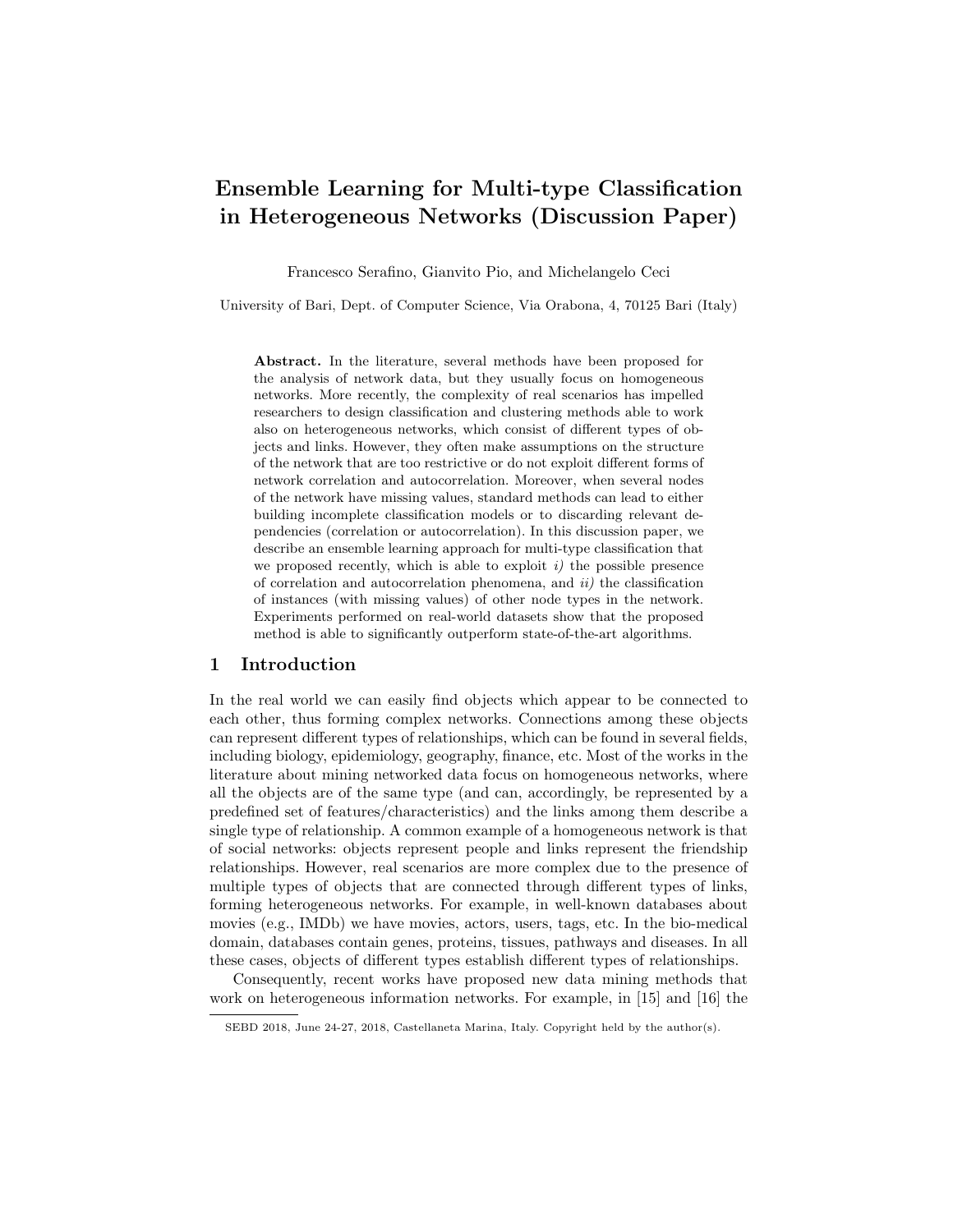authors propose new clustering solutions, whereas in [6] and [7] the authors propose classification/prediction methods. Other methods that were initially proposed for relational data can be almost directly applied for the analysis of heterogeneous information networks [9]. However, existing methods suffer from one or more of the following limitations:  $i$ ) they impose strict restrictions on the structure of the network, which must be know apriori;  $ii)$  they are not able to take into account (and possibly exploit) one of the main peculiarities of network data, i.e. the presence of different forms of autocorrelation [1, 14], according to which two connected nodes in the network tend to share some properties;  $iii)$ they are not able to consider the possible presence of missing values for some attributes, which can lead to either learning incomplete classification models or to discarding possibly relevant dependencies;  $iv$ ) they are not able to classify objects of different types, where each type can have a different set of labels.

In this discussion paper, we describe the approach proposed in [13], which is able to work on heterogeneous networks with arbitrary structures and is able to capture both correlation and autocorrelation phenomena which involve the target objects (i.e., objects which are the main subject of the classification task). Moreover, we exploit the same strategy to predict possibly relevant missing values belonging to other objects, appearing strongly related to the target objects. Methodologically, we extend the method Mr-SBC [2], in order to also capture network autocorrelation phenomena, handle relevant missing values and perform multi-type classification. These last three issues are tackled by resorting to a combined bagging-boosting ensemble learning solution able to exploit information conveyed by objects (also of the same type) directly or indirectly connected to the main subject(s) of the classification task. Specifically, we propose two extensions of the Mr-SBC algorithm:  $i)$  ST-MrSBC (Self-Training MrSBC), which is able to capture possible autocorrelation phenomena by resorting to a variant of the self-training method;  $ii)$  MT-MrSBC (Multi-Type MrSBC), which iteratively analyzes objects of multiple types, in order to predict possible missing values, belonging either to the target type of the main classification task or to other object types that are strongly related to the main classification task. We consider the network classification task according to the *within-network* setting [4]: objects for which the class is known are linked to objects for which the class must be estimated [10] (which can be either the subject of the main classification task or other objects related to the main classification task). This semi-supervised setting, which allows the classification phase to take advantage of both labeled and unlabeled examples, leads to smoother predictions [3]. In multi-type classification, we add an additional mechanism to smooth the prediction function: capturing relationships among objects of different types, i.e, capturing correlations among labels of objects of different types.

# 2 Problem Statement and Background

Before describing the proposed method, in the following we introduce the notation used. We work on heterogeneous networks, which we formally define as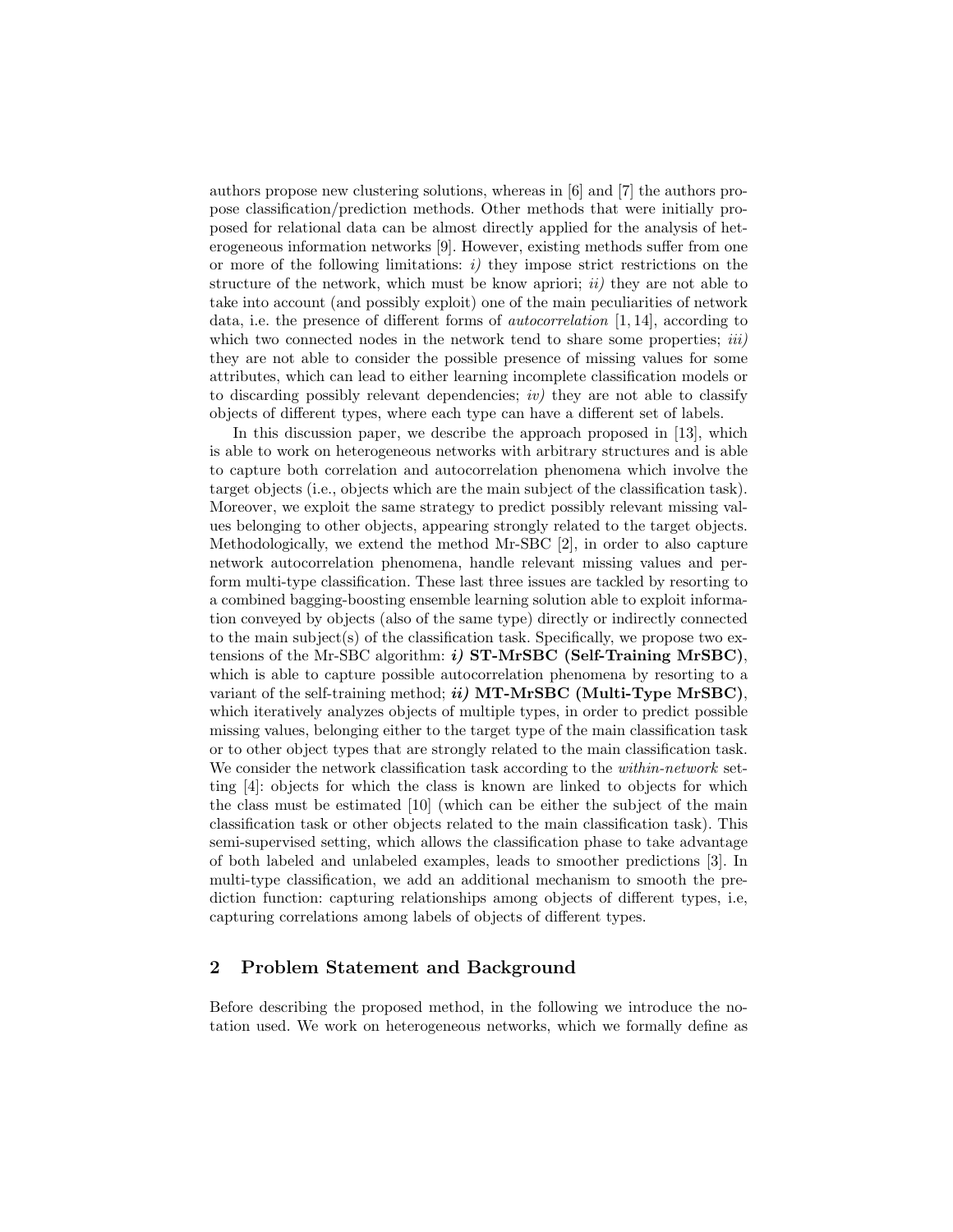

Fig. 1. An example of a heterogeneous network. The shape indicates the type of nodes: triangles and circles are nodes of target types (primary or secondary), and can be labeled (green) or unlabeled (white). Gray nodes belong to task-relevant types.

 $G = (V, E)$ , where V is the set of nodes and E is the set of edges among nodes. Both nodes and edges can be of different types. Moreover:

• Each node type  $T_p$  implicitly defines a subset of nodes  $V_p \subseteq V$ .

• Each node  $v' \in V$  is associated with a node type  $t_v(v') \in \mathcal{T}$ , where  $\mathcal{T}$  is the finite set  $\{T_p\}$  of all the possible types of nodes in the network.

• A node type  $T_p$  defines a set of attributes  $\mathcal{X}_p = \{X_{p,1}, X_{p,2}, \ldots, X_{p,m_p}\}.$ 

• An edge type  $R_j$  defines a subset of edges  $E_j \subseteq (V_p \times V_q) \subseteq E$ , where  $V_p$  and  $V_q$  are not necessarily based on different types.

• An edge e between two nodes v' and v'' is associated with an edge type  $R_j \in \mathcal{R}$ , where  $\mathcal R$  is the finite set  $\{R_i\}$  of possible edge types in the network.

In the considered task, we define a role for each node type:  $\mathcal{T}_t$  (primary targets), which are considered as the targets of the main classification task;  $\mathcal{T}_{st}$ (secondary targets), which are strongly related to the main classification task, for which a prediction of missing values is considered relevant;  $\mathcal{T}_{tr}$  (task-relevant), which are the other node types. An example is reported in Figure 1. Only nodes of target (primary and secondary) types are actually classified, on the basis of all the nodes. However, we are actually interested in the maximization of the prediction accuracy only of objects of the primary target types.

## 3 The proposed ensemble learning method

In this section we describe the two solutions ST-MrSBC and MT-MrSBC. Both take as input a partially labeled heterogeneous network and work iteratively. At each iteration, they build an ensemble of Mr-SBC [2] classifiers from different subsets of labeled nodes (either known or predicted in the previous iterations), whose combination of the output will possibly lead to a stronger model.

Following the idea in [12] (for multi-label classification tasks), MT-MrSBC shuffles all the target types. This is motivated by the fact that a predefined ordering of the analysis of target types can negatively affect the classification accuracy, since a wrong decision can inhibit the exploitation of relevant dependencies and, consequently, can possibly enforce the exploitation of irrelevant/wrong dependencies. In the literature, this phenomenon is also observed in random-scan Gibbs sampling, as opposed to systematic-scan Gibbs sampling [8].

Once the order of analysis has been defined, MT-MrSBC samples a subset of nodes of the first target type and builds a weak (since built from a subset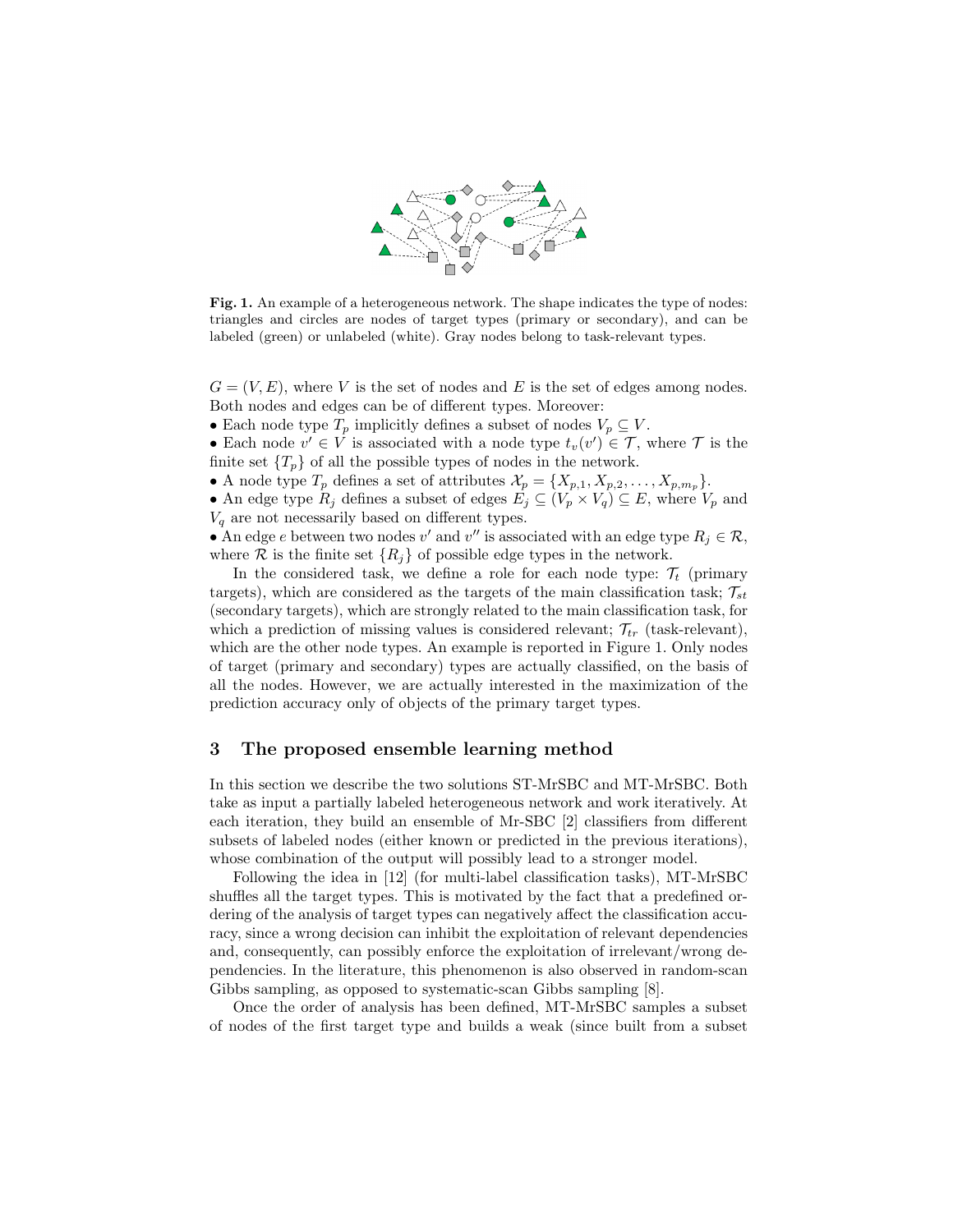

Fig. 2. High-level description of ST-MrSBC and MT-MrSBC.

of instances) predictive model through Mr-SBC. This predictive model is applied to classify unlabeled nodes which are then added to the labeled network. The obtained probabilities are also stored for the final combination of the outputs. Then, we select a new target type and repeat the process. Note that, at this stage, predictions performed for the previous target types are available to Mr-SBC when building a prediction model for the new target. Target types are shuffled again every time they are all processed. The number of iterations is limited by a user-defined threshold and the outputs obtained for each target type over all the iterations are combined to obtain the final (strong) predictive model. ST-MrSBC uses a similar process, but works on a single target type. Therefore, it exploits predictions obtained on the same target type in the previous iterations. The main difference with respect to the standard self-training is in the construction of the labeled network when a new iteration starts. Specifically, ST-MrSBC builds an ensemble of weak classifiers from different subsets of labeled nodes, instead of considering only the output of the last iteration.

#### Construction of labeled and unlabeled networks

At each iteration, we select the target attribute of the next target type and build two separate networks: the first contains only labeled nodes, and the second contains only unlabeled nodes. These networks are built by considering the complete network and by removing unlabeled and labeled nodes, respectively. This means that all the nodes of other target types, as well as nodes of task-relevant types, are included in both networks. While the network of labeled nodes, for each target type, changes at different iterations, the network of unlabeled nodes remains stable and the algorithm classifies the same nodes several times.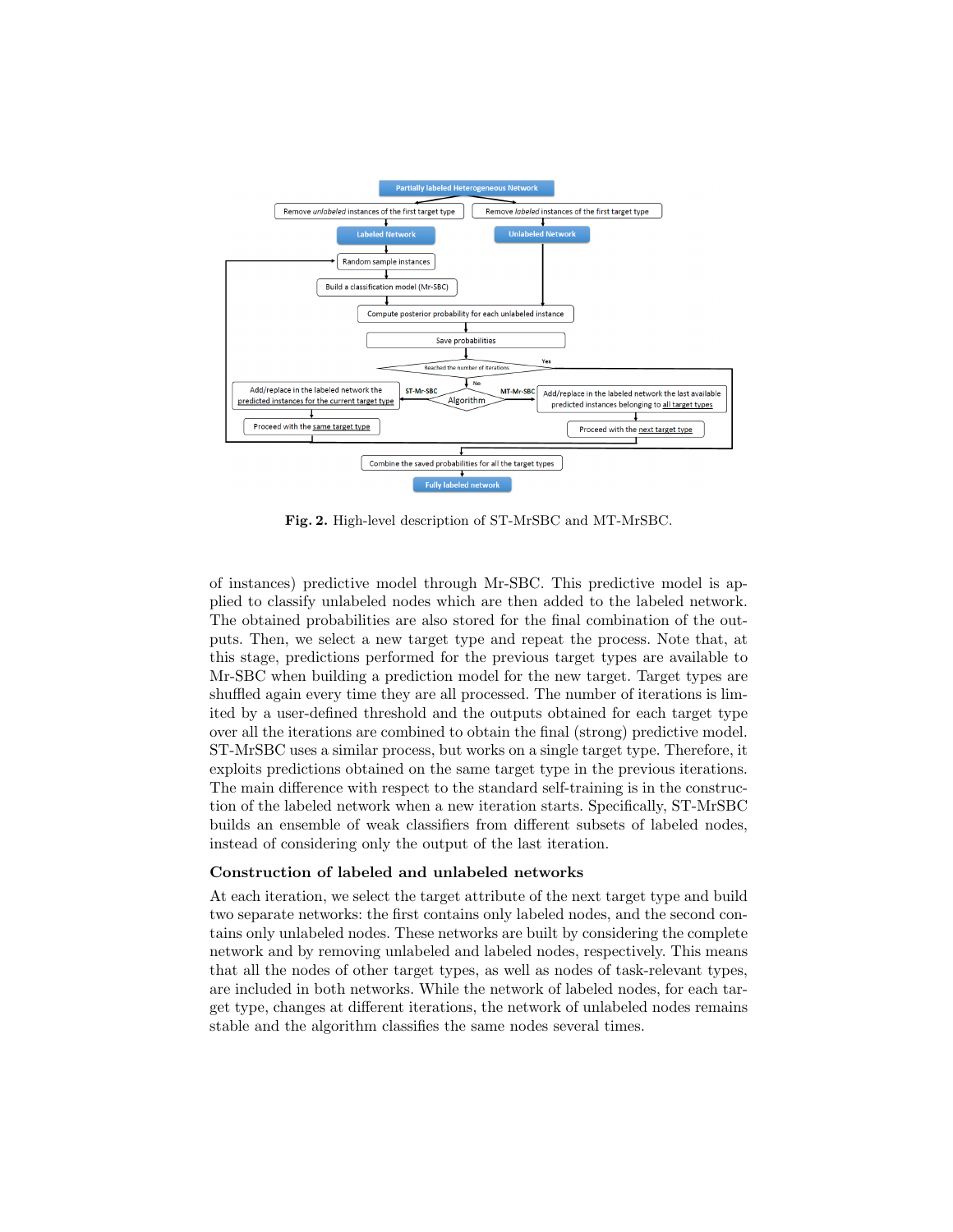The way nodes are considered as training instances at each iteration is random. In fact, the algorithm randomly selects, according to a uniform distribution, a given percentage perc of labeled nodes from the labeled network. Note that, at a given iteration, the labeled network could contain also nodes that were initially unlabeled but that were classified during a previous iteration. In the case of ST-MrSBC, the last available predictions will regard the same target type, whereas in the case of MT-MrSBC, the last available predictions will regard all the target types (primary and secondary). This behavior is coherent with the assumption that predictions performed on other target types (primary or secondary) can help in the predictions of the label of nodes of the current target type. This implies that, at the next iteration, the algorithm will take into account some labels predicted at the previous iterations. This choice is, apparently, in contrast with most of the self-training approaches, which usually select the most reliable predictions for the next iterations. However, 1) this solution does not necessarily lead to better results with respect to a random selection [5], and 2) we do not use predictions as "hard" constraints, but in the next iterations we are able to retract decisions that are not coherent with the new state of the network.

#### Estimation of probabilities

At the end of each iteration, we build a classification model through Mr-SBC for the current target type from the network of labeled nodes. We remind that Mr-SBC is a naïve Bayes classifier which relies on a set of first-order rules induced from data stored in the tables of a relational database (see [2] for details).

For each unlabeled node  $v'$ , the identified classification model is exploited to compute the posterior probability (which takes into account both network correlation and network autocorrelation) and its label  $\psi_t(v')$ , according to the following equation based on the Bayes' theorem:

$$
\psi_t(v') = argmax_{Y_c} P(Y_c|R_{v'}) = argmax_c P(Y_c) \cdot P(R_{v'}|Y_c) / P(R_{v'}), \quad (1)
$$

where  $Y_c$  is a possible class value of the target attribute y, and  $R_{v'} \subseteq R_D$  is the subset of first-order rules, identified by Mr-SBC, covering the object  $v'$ .

The labeled nodes are then added to the labeled network for the subsequent iterations, as described before. The probabilities are exploited at the end of the entire process. In fact, after the last iteration, the final classifier combines the probabilities computed during all the iterations: for each target type  $T_t$  and for each node  $v'$ , the method computes the final probability as the average of the probabilities computed over the ensemble in the following way:

$$
\psi_t(v') = argmax_c \frac{1}{z} \sum_{k=1}^{z} P(Y_c | R_{v'k}) = argmax_c \frac{1}{z} \sum_{k=1}^{z} \frac{P(Y_c)P(R_{v'k} | Y_c)}{P(R_{v'k})}, \quad (2)
$$

where  $z$  is the number of iterations, i.e., the number of classifiers in the ensemble, for each target type (the total number of iterations is  $z \cdot |L_t|$ ) and  $R_{v'k}$  is the set of rules identified from the labeled network at the k-th iteration. The rationale behind the combination in Equation (2) is twofold:  $a$ ) the predictions obtained at each iteration are based on different training sets, which may focus on different properties of the concept to be learned; b) the predictions are made more stable.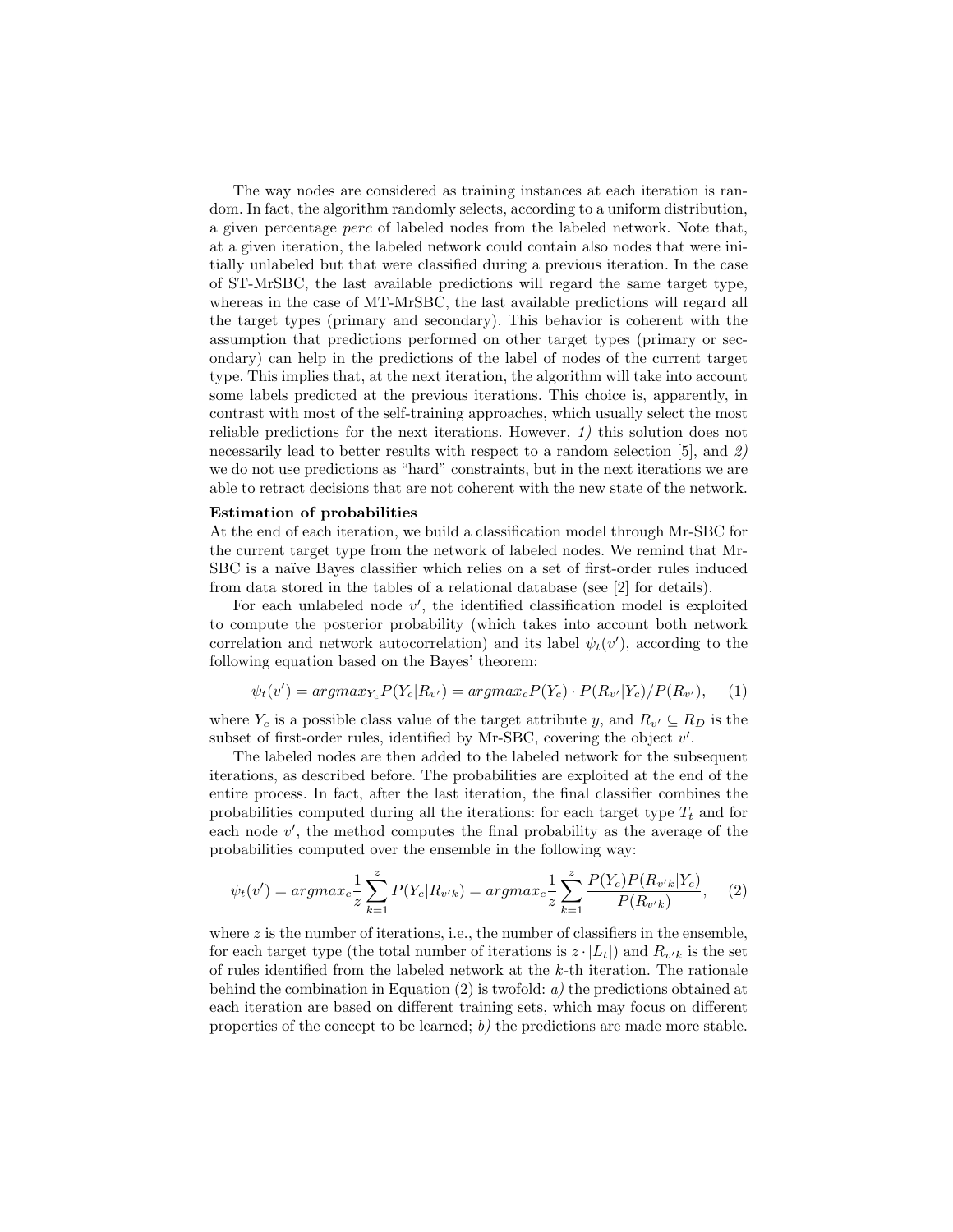| $ {\rm D}ataset $ | #Nodes  | #Edges  |                                        | Primary targets Secondary targets |
|-------------------|---------|---------|----------------------------------------|-----------------------------------|
| <b>MOVIE</b>      | 2.051   | 59.532  | movies                                 | users                             |
| <b>NBA</b>        | 36,593  | 63.924  | teams                                  | players                           |
| <b>TYELP</b>      |         |         | $1,387,596$ 1,371,060 business - users | N/A                               |
| <b>IMDB</b>       | 212.039 | 342.161 | movies                                 | users                             |
| <b>STACK</b>      | 92,800  | 114.385 | posts                                  | users                             |

Table 1. Quantitative information about the considered datasets

## 4 Experiments

We performed our experiments on five heterogeneous networks: MOVIE, NBA, YELP, IMDB and STACK. Some quantitative information about these datasets can be found in Table 4, while additional information can be found in [13].

In order to evaluate the different variants of the ensemble learning solutions we propose, we compared them with the original version of Mr-SBC. This allows us to evaluate the contribution of each aspect of our method, i.e., the iterative nature of the ensemble-based self-training approach (introduced in ST-MrSBC) and the multi-type classification of both primary and secondary targets (implemented in MT-MrSBC). Moreover, we evaluate the performance of MT-MrSBC by considering both a lexicographic (LexicographicMT-MrSBC) and a random ordering (RandomMT-MrSBC) of target types.

In order to perform a comparison with other systems, we also ran the experiments with four competitor methods. In particular, we considered  $i$ ) the relational version of the nearest neighbour algorithm  $(ReLUBK)$ ,  $ii)$  the SVM-based algorithm SMO (**RelSMO**), *iii*) the algorithm **GNetMine** [7], which is natively able to work on heterogeneous networks, and  $iv$ ) the algorithm **HENPC** [11], recently proposed to solve the multi-type classification task in heterogeneous networks. However, RelIBK, RelSMO and HENPC were not able to finish within 3 days of execution, while GNetMine was not able to compute the results for Yelp dataset, since the system went out of memory (on a server with 32GB of RAM). In these cases, we ran the experiments on a reduced set of nodes (about 1, 000 nodes for each target type) of the datasets IMDB, STACK and YELP.

As regards the parameter setting of ST-MrSBC and MT-MrSBC, we considered a random sampling of 20% of nodes for each classifier in the ensemble and the number of iterations for each target type z ranging from 1 to 50.

We collected all the classification accuracy values and performed the Nemenyi post-hoc tests on single datasets, on all the datasets and on the reduced datasets for the comparative evaluation. The result of the statistical tests are depicted in Figure 3. In particular, we can observe that for the datasets NBA and for the target type users of the dataset Yelp, the improvement provided by LexicographicMT-MrSBC and RandomMT-MrSBC over the competitors is statistically significant at p-value= 0.05. Focusing on LexicographicMT-MrSBC, we observe two specular and interesting cases: for the dataset IMDB it provides the best result, while for the target type Business of the dataset Yelp it appears to be the worst approach. This instability is again caused by the static ordering on the target types. Indeed, in the first case, the exploitation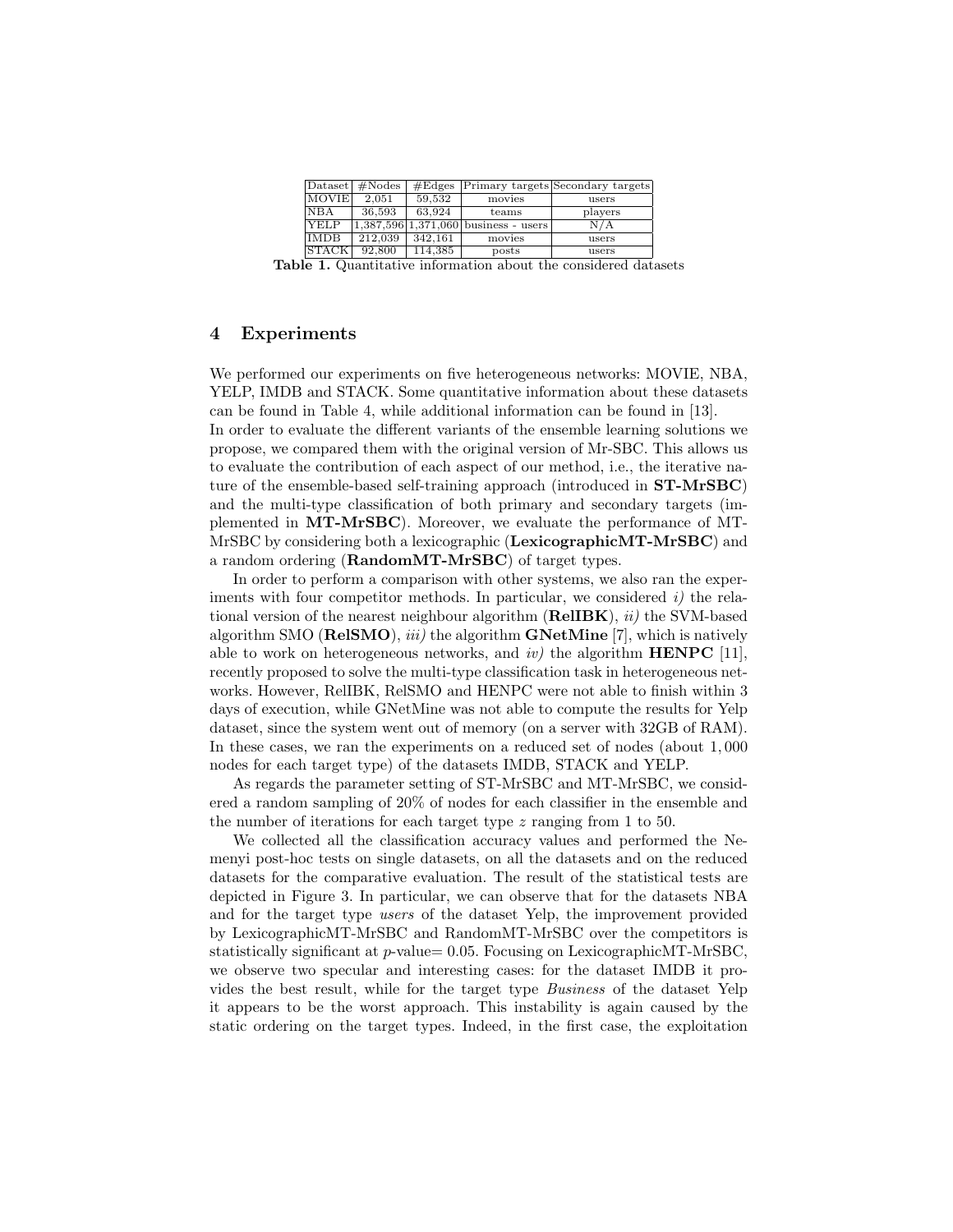of the dependency movies  $\rightarrow$  users (which is surely strong, if we observe the result) led LexicographicMT-MrSBC to obtain a better result with respect to RandomMT-MrSBC, which alternatively (and randomly) exploited the dependencies movies  $\rightarrow$  users and users  $\rightarrow$  movies (which appears weak). On the contrary, in the second case, the static (unlucky) choice of the dependency to be exploited brought LexicographicMT-MrSBC to the bottom of the ranking.

Finally, the results obtained by our comparative evaluation (Figure 3 - last chart) shows that the improvement provided by the proposed method is able to give Mr-SBC the advantage of outperforming the competitors Indeed, the original Mr-SBC is not able to outperform the considered competitors, while the ensemble learning (ST-MrSBC) leads to outperform all the competitors (although not statistically w.r.t. HENPC and RelIBk). The advantage comes from the combination of capturing label dependencies between multiple types and of the ensemble learning approach (MT-MrSBC), which improves the accuracy.

Overall, we can conclude that the application of the proposed method, which is able to capture both correlation and autocorrelation phenomena, as well as to predict missing values, by exploiting the same classification method adopted for primary targets, can lead to better, more stable predictions when applied to real-world data organized in heterogeneous networks.



Fig. 3. Results of the Nemenyi post-hoc test on the average accuracy. Better algorithms are positioned on the right-hand side, and those that do not significantly differ in performance (at  $p$ -value = 0.05) are connected with a line.